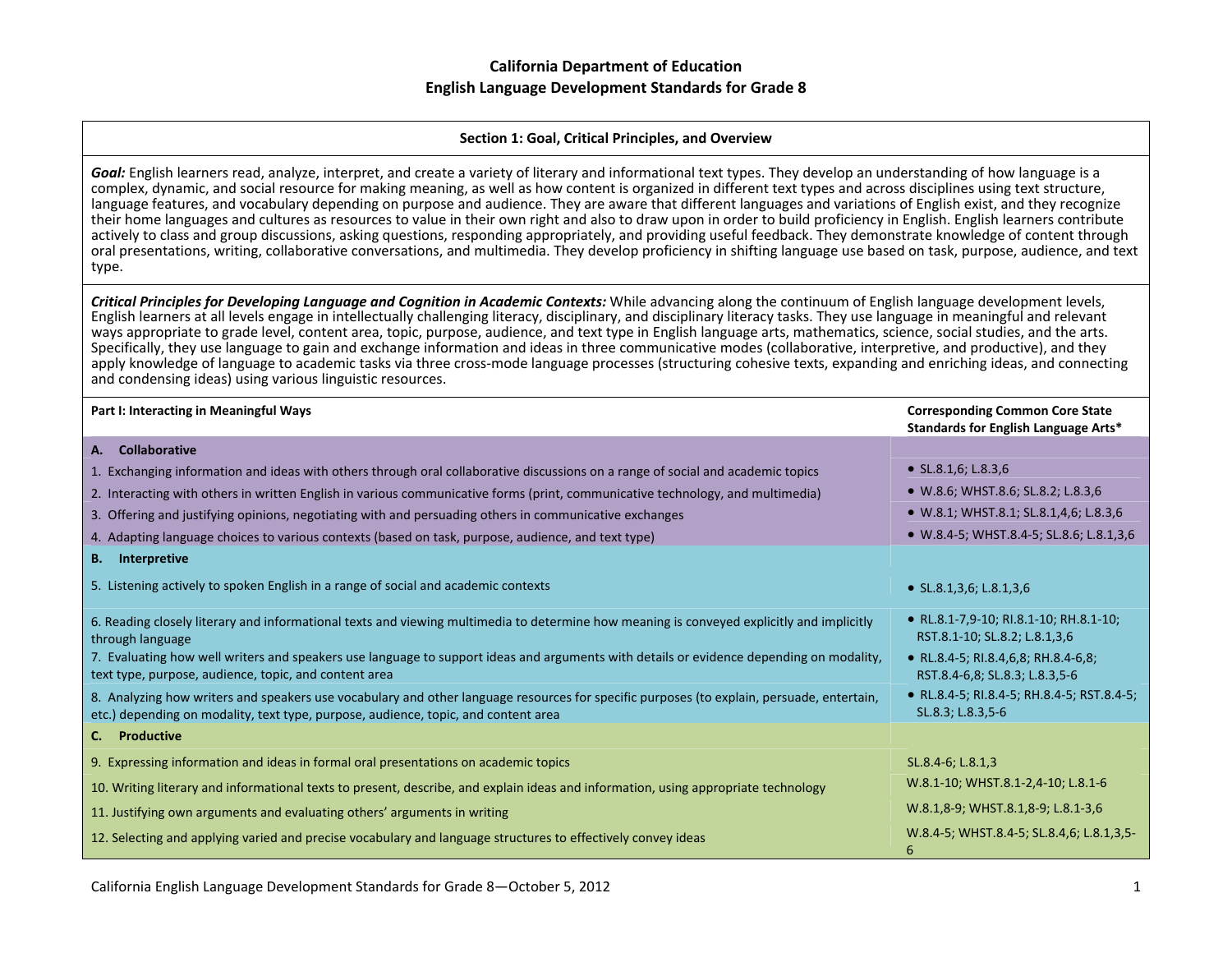| Part II: Learning About How English Works                                                                                                                              | <b>Corresponding Common Core State</b><br>Standards for English Language Arts* |
|------------------------------------------------------------------------------------------------------------------------------------------------------------------------|--------------------------------------------------------------------------------|
| <b>Structuring Cohesive Texts</b><br>A.                                                                                                                                |                                                                                |
| 1. Understanding text structure                                                                                                                                        | • RL.8.5; RI.8.5; RH.8.5; RST.8.5;<br>W.8.1-5,10; WHST.8.1-2,4-5,10; SL.8.4    |
| 2. Understanding cohesion                                                                                                                                              | • RI.8.5; RH.8.5; RST.8.5; W.8.1-5,10;<br>WHST.8.1-2,4-5,10; L.8.1,3-6         |
| <b>Expanding and Enriching Ideas</b><br><b>B.</b>                                                                                                                      |                                                                                |
| 3. Using verbs and verb phrases                                                                                                                                        | • W.8.5; WHST.8.5; SL.8.6; L.8.1,3-6                                           |
| 4. Using nouns and noun phrases                                                                                                                                        | • W.8.5; WHST.8.5; SL.8.6; L.8.1,3-6                                           |
| 5. Modifying to add details                                                                                                                                            | • W.8.4-5; WHST.8.4-5; SL.8.6; L.8.1,3-6                                       |
| <b>Connecting and Condensing Ideas</b><br>$\mathsf{C}$ .                                                                                                               |                                                                                |
| 6. Connecting ideas                                                                                                                                                    | • W.8.1-5; WHST.8.1-2,4-5; SL.8.4,6;<br>$L.8.1, 3-6$                           |
| 7. Condensing ideas                                                                                                                                                    | • W.8.1-5; WHST.8.1-2,4-5; SL.8.4,6;<br>$L.8.1, 3-6$                           |
| Part III: Using Foundational Literacy Skills                                                                                                                           | $\bullet$ RF.K-1.1-4; RF.2-5.3-4 (as appropriate)                              |
| * The Colifornia Fraileb Longwood Development Chardrode componed to Coliforniale Common Case Chardrode for Fraileb Longwood Arts (FLA) and for modera C. 40, Harmon in |                                                                                |

**\*** The California English Language Development Standards correspond to California's Common Core State Standards for English Language Arts (ELA) and, for grades 6–12, Literacy in History/Social Studies, Science, and Technical Subjects. English learners should have full access to and opportunities to learn ELA, mathematics, science, history/social studies, and other content at the same time they are progressing toward full proficiency in English.

Note: **Examples** provided in specific standards *are offered only as illustrative possibilities* and should not be misinterpreted as the only objectives of instruction or as the only types of language English learners might or should be able to understand or produce.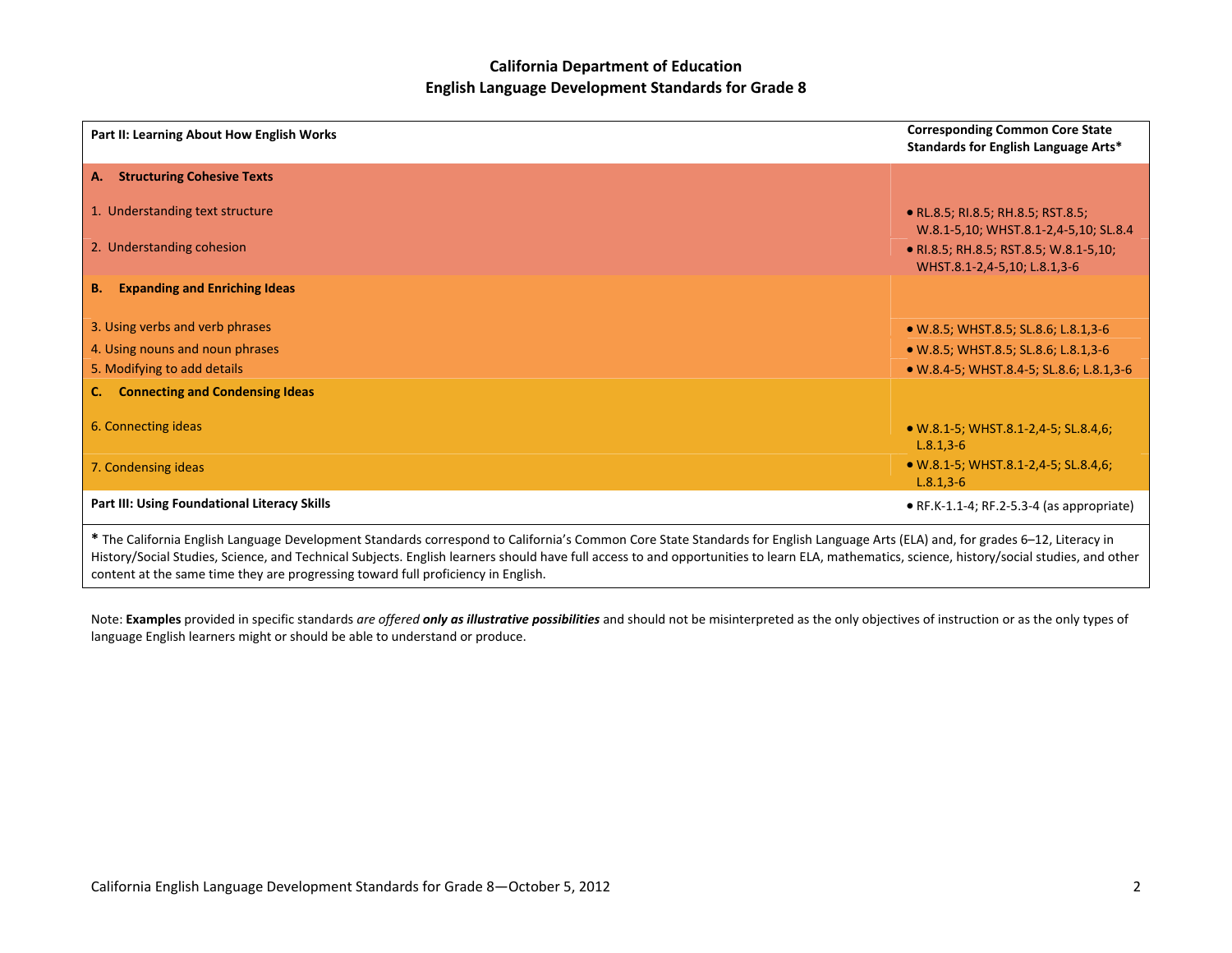| Section 2: Elaboration on Critical Principles for Developing Language & Cognition in Academic Contexts<br>Part I: Interacting in Meaningful Ways                                                                                                                                                                                                                                                                                                                                                                                                                                                                                                                                                                                                                                                          |                  |                                                                                                                                                                                                                                                                                                                                                                                                                                                                                                                                                                                                                                              |                                                                                                                                                                                                                                                                                                                                                                                                                                                                                                                                                                                                       |                                                                                                                                                                                                                                                                                                                                                                                                                                                                                                                                                                                                                                                                                                                                                                                                                                                                                      |
|-----------------------------------------------------------------------------------------------------------------------------------------------------------------------------------------------------------------------------------------------------------------------------------------------------------------------------------------------------------------------------------------------------------------------------------------------------------------------------------------------------------------------------------------------------------------------------------------------------------------------------------------------------------------------------------------------------------------------------------------------------------------------------------------------------------|------------------|----------------------------------------------------------------------------------------------------------------------------------------------------------------------------------------------------------------------------------------------------------------------------------------------------------------------------------------------------------------------------------------------------------------------------------------------------------------------------------------------------------------------------------------------------------------------------------------------------------------------------------------------|-------------------------------------------------------------------------------------------------------------------------------------------------------------------------------------------------------------------------------------------------------------------------------------------------------------------------------------------------------------------------------------------------------------------------------------------------------------------------------------------------------------------------------------------------------------------------------------------------------|--------------------------------------------------------------------------------------------------------------------------------------------------------------------------------------------------------------------------------------------------------------------------------------------------------------------------------------------------------------------------------------------------------------------------------------------------------------------------------------------------------------------------------------------------------------------------------------------------------------------------------------------------------------------------------------------------------------------------------------------------------------------------------------------------------------------------------------------------------------------------------------|
| <b>Texts and Discourse in Context</b>                                                                                                                                                                                                                                                                                                                                                                                                                                                                                                                                                                                                                                                                                                                                                                     |                  |                                                                                                                                                                                                                                                                                                                                                                                                                                                                                                                                                                                                                                              | English Language Development Level Continuum                                                                                                                                                                                                                                                                                                                                                                                                                                                                                                                                                          |                                                                                                                                                                                                                                                                                                                                                                                                                                                                                                                                                                                                                                                                                                                                                                                                                                                                                      |
| Part I, strands 1-4 Corresponding<br><b>Common Core State Standards for English</b><br>Language Arts:<br>1. SL.8.1,6; L.8.3,6<br>2.<br>W.8.6; WHST.8.6; SL.8.2; L.8.3,6<br>W.8.1; WHST.8.1; SL.8.1,4,6; L.8.3,6<br>3.<br>4. W.8.4-5; WHST.8.4-5; SL.8.6; L.8.1,3,6                                                                                                                                                                                                                                                                                                                                                                                                                                                                                                                                        |                  | <b>Emerging</b><br>1. Exchanging information/ideas<br>Engage in conversational exchanges<br>and express ideas on familiar topics by<br>asking and answering yes-no and wh-<br>questions and responding using simple<br>phrases.                                                                                                                                                                                                                                                                                                                                                                                                              | <b>Expanding</b><br>1. Exchanging information/ideas<br>Contribute to class, group, and partner<br>discussions by following turn-taking<br>rules, asking relevant questions,<br>affirming others, adding relevant<br>information, and paraphrasing key                                                                                                                                                                                                                                                                                                                                                 | <b>Bridging</b><br>1. Exchanging information/ideas<br>Contribute to class, group, and partner<br>discussions by following turn-taking<br>rules, asking relevant questions,<br>affirming others, adding relevant<br>information and evidence, paraphrasing                                                                                                                                                                                                                                                                                                                                                                                                                                                                                                                                                                                                                            |
| Purposes for using language include:<br>Describing, entertaining, informing,<br>interpreting, analyzing, recounting,<br>explaining, persuading, negotiating,<br>justifying, evaluating, etc.<br>Text types include:<br>Informational text types include:<br>descriptions or accounts (e.g., scientific,<br>historical, economic, technical), recounts<br>(e.g., biography, memoir), information<br>reports, explanations (e.g., causal,<br>factorial), expositions (e.g., speeches,<br>opinion pieces, argument, debate),<br>responses (e.g., literary analysis), etc.<br>Literary text types include:<br>stories (e.g., historical fiction, myths,<br>graphic novels), poetry, drama, etc.<br><b>Audiences include:</b><br>Peers (one-to-one)<br>Small group (one-to-group)<br>Whole group (one-to-many) | A. Collaborative | 2. Interacting via written English<br>Engage in short written exchanges<br>with peers and collaborate on simple<br>written texts on familiar topics, using<br>technology when appropriate.<br>3. Supporting opinions and<br>persuading others<br>Negotiate with or persuade others in<br>conversations (e.g., to gain and hold<br>the floor or to ask for clarification)<br>using learned phrases (e.g., I think<br>Would you please repeat that?) and<br>open responses.<br>4. Adapting language choices<br>Adjust language choices according to<br>social setting (e.g., classroom, break<br>time) and audience (e.g., peers,<br>teacher). | ideas.<br>2. Interacting via written English<br>Engage in longer written exchanges<br>with peers and collaborate on more<br>detailed written texts on a variety of<br>topics, using technology when<br>appropriate.<br>3. Supporting opinions and<br>persuading others<br>Negotiate with or persuade others in<br>conversations (e.g., to provide<br>counter-arguments) using learned<br>phrases (I agree with X, but) and<br>open responses.<br>4. Adapting language choices<br>Adjust language choices according to<br>purpose (e.g., explaining, persuading,<br>entertaining), task, and audience. | key ideas, building on responses, and<br>providing useful feedback.<br>2. Interacting via written English<br>Engage in extended written exchanges<br>with peers and collaborate on complex<br>written texts on a variety of topics,<br>using technology when appropriate.<br>3. Supporting opinions and<br>persuading others<br>Negotiate with or persuade others in<br>conversations using an appropriate<br>register (e.g., to acknowledge new<br>information and justify views) using a<br>variety of learned phrases, indirect<br>reported speech (e.g., I heard you say X,<br>and that's a good point. I still think Y,<br>though, because ) and open<br>responses.<br>4. Adapting language choices<br>Adjust language choices according to<br>task (e.g., facilitating a science<br>experiment, providing peer feedback on<br>a writing assignment), purpose, and<br>audience. |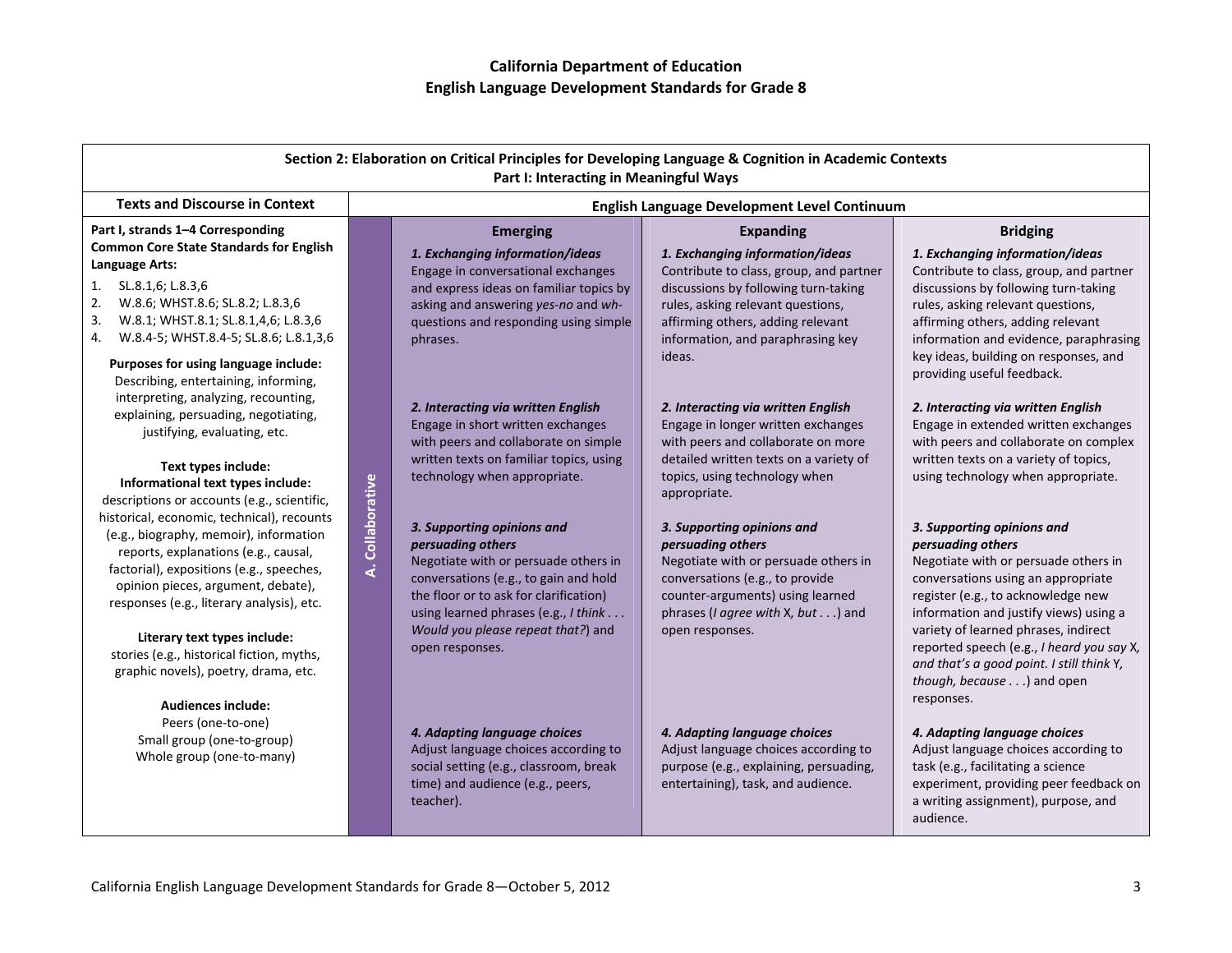| Section 2: Elaboration on Critical Principles for Developing Language & Cognition in Academic Contexts<br>Part I: Interacting in Meaningful Ways                                                                                                                                    |                                      |                                                                                                                                                                                                                               |                                                                                                                                                                                                                            |                                                                                                                                                                                                                  |
|-------------------------------------------------------------------------------------------------------------------------------------------------------------------------------------------------------------------------------------------------------------------------------------|--------------------------------------|-------------------------------------------------------------------------------------------------------------------------------------------------------------------------------------------------------------------------------|----------------------------------------------------------------------------------------------------------------------------------------------------------------------------------------------------------------------------|------------------------------------------------------------------------------------------------------------------------------------------------------------------------------------------------------------------|
| <b>Texts and Discourse in Context</b>                                                                                                                                                                                                                                               |                                      | English Language Development Level Continuum                                                                                                                                                                                  |                                                                                                                                                                                                                            |                                                                                                                                                                                                                  |
| Part I, strands 5-8 Corresponding Common                                                                                                                                                                                                                                            |                                      | <b>Emerging</b>                                                                                                                                                                                                               | <b>Expanding</b>                                                                                                                                                                                                           | <b>Bridging</b>                                                                                                                                                                                                  |
| <b>Core State Standards for English Language</b><br>Arts:<br>5.<br>SL.8.1,3,6; L.8.1,3,6<br>6.<br>RL.8.1-7,9-10; RI.8.1-10; RH.8.1-10;<br>RST.8.1-10; SL.8.2; L.8.1,3,6<br>7.<br>RL.8.4-5; RI.8.4,6,8; RH.8.4-6,8;<br>RST.8.4-6,8; SL.8.3; L.8.3,5-6                                |                                      | 5. Listening actively<br>Demonstrate active listening in oral<br>presentation activities by asking and<br>answering basic questions with<br>prompting and substantial support.                                                | 5. Listening actively<br>Demonstrate active listening in oral<br>presentation activities by asking and<br>answering detailed questions with<br>occasional prompting and moderate<br>support.                               | 5. Listening actively<br>Demonstrate active listening in oral<br>presentation activities by asking and<br>answering detailed questions with<br>minimal prompting and support.                                    |
| 8.<br>RL.8.4-5; RI.8.4-5; RH.8.4-5; RST.8.4-5;<br>SL.8.3; L.8.3,5-6                                                                                                                                                                                                                 |                                      | 6. Reading/viewing closely<br>a) Explain ideas, phenomena,                                                                                                                                                                    | 6. Reading/viewing closely<br>a) Explain ideas, phenomena,                                                                                                                                                                 | 6. Reading/viewing closely<br>a) Explain ideas, phenomena,                                                                                                                                                       |
| Purposes for using language include:<br>Describing, entertaining, informing,<br>interpreting, analyzing, recounting,<br>explaining, persuading, negotiating,<br>justifying, evaluating, etc.                                                                                        |                                      | processes, and text relationships (e.g.,<br>compare/contrast, cause/effect,<br>problem/solution) based on close<br>reading of a variety of grade-<br>appropriate texts and viewing of<br>multimedia with substantial support. | processes, and text relationships (e.g.,<br>compare/contrast, cause/effect,<br>problem/solution) based on close<br>reading of a variety of grade-<br>appropriate texts and viewing of<br>multimedia with moderate support. | processes, and text relationships (e.g.,<br>compare/contrast, cause/effect,<br>problem/solution) based on close<br>reading of a variety of grade-level texts<br>and viewing of multimedia with light<br>support. |
| Text types include:<br>Informational text types include:<br>descriptions or accounts (e.g., scientific,<br>historical, economic, technical), recounts<br>(e.g., biography, memoir), information<br>reports, explanations (e.g., causal,<br>factorial), expositions (e.g., speeches, | <b>B.</b> Interpretive (page 1 of 2) | b) Express inferences and conclusions<br>drawn based on close reading of<br>grade-appropriate texts and viewing<br>of multimedia using some frequently<br>used verbs (e.g., shows that, based<br>$on$ ).                      | b) Express inferences and conclusions<br>drawn based on close reading grade-<br>appropriate texts and viewing of<br>multimedia using a variety of verbs<br>(e.g., suggests that, leads to).                                | b) Express inferences and conclusions<br>drawn based on close reading of grade-<br>level texts and viewing of multimedia<br>using a variety of precise academic<br>verbs (e.g., indicates that, influences).     |
| opinion pieces, argument, debate),<br>responses (e.g., literary analysis), etc.                                                                                                                                                                                                     |                                      | c) Use knowledge of morphology (e.g.,<br>affixes, roots, and base words),                                                                                                                                                     | c) Use knowledge of morphology (e.g.,<br>affixes, roots, and base words),                                                                                                                                                  | c) Use knowledge of morphology (e.g.,<br>affixes, roots, and base words), context,                                                                                                                               |
| Literary text types include:<br>stories (e.g., historical fiction, myths,<br>graphic novels), poetry, drama, etc.                                                                                                                                                                   |                                      | context, reference materials, and<br>visual cues to determine the meanings<br>of unknown and multiple-meaning<br>words on familiar topics.                                                                                    | context, reference materials, and visual<br>cues to determine the meanings of<br>unknown and multiple-meaning words<br>on familiar and new topics.                                                                         | reference materials, and visual cues to<br>determine the meanings, including<br>figurative and connotative meanings, of<br>unknown and multiple-meaning words                                                    |
| <b>Audiences include:</b><br>Peers (one-to-one)                                                                                                                                                                                                                                     |                                      |                                                                                                                                                                                                                               |                                                                                                                                                                                                                            | on a variety of new topics.                                                                                                                                                                                      |
| Small group (one-to-group)<br>Whole group (one-to-many)                                                                                                                                                                                                                             |                                      |                                                                                                                                                                                                                               |                                                                                                                                                                                                                            |                                                                                                                                                                                                                  |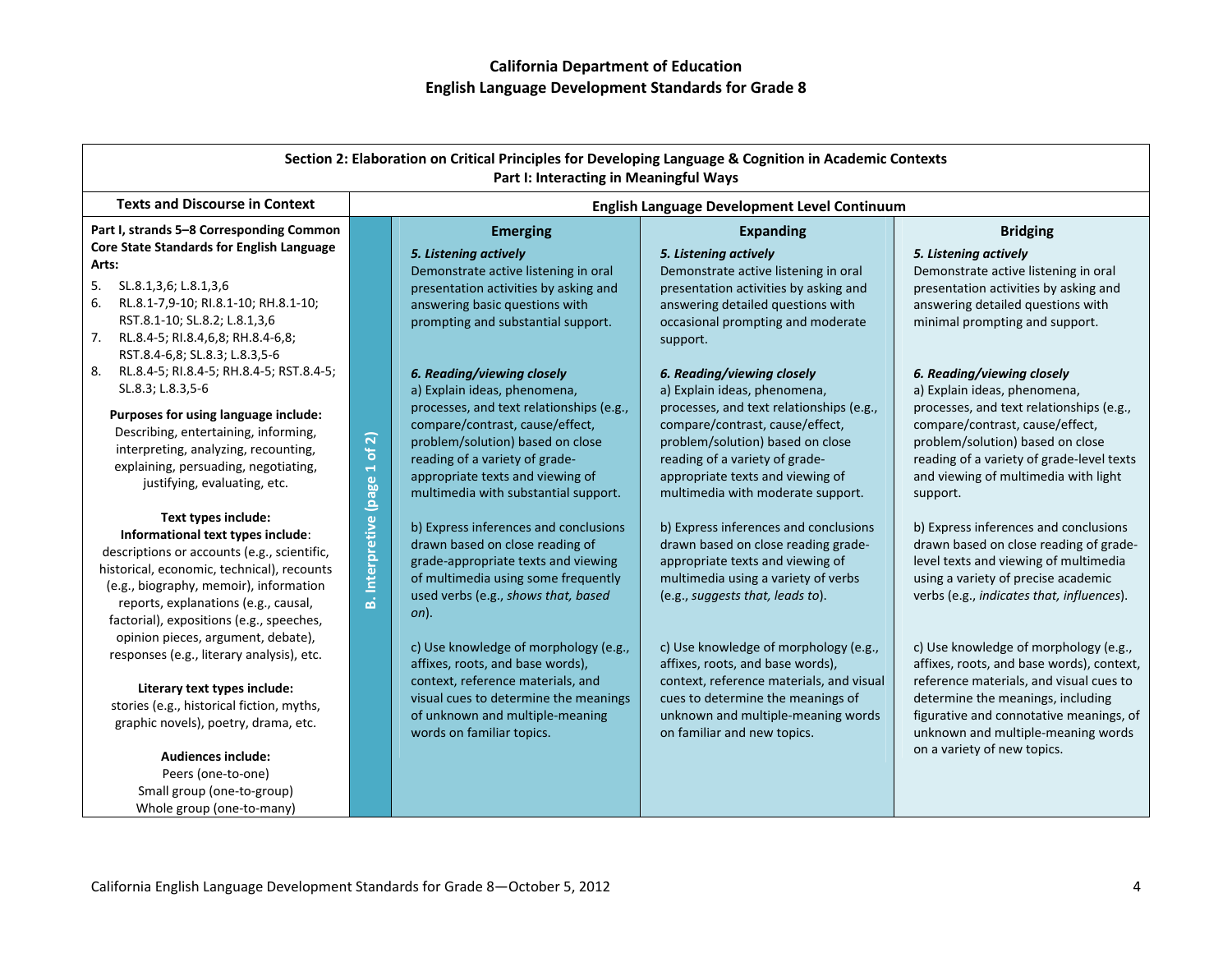| Section 2: Elaboration on Critical Principles for Developing Language & Cognition in Academic Contexts<br>Part I: Interacting in Meaningful Ways                                                                                                                                                                                                                                                                                                                                                                                                                                                                                                     |                                |                                                                                                                                                                                                                                                                                                                                                                                    |                                                                                                                                                                                                                                                                                                                                                       |                                                                                                                                                                                                                                                                                                                                                                                                                                              |
|------------------------------------------------------------------------------------------------------------------------------------------------------------------------------------------------------------------------------------------------------------------------------------------------------------------------------------------------------------------------------------------------------------------------------------------------------------------------------------------------------------------------------------------------------------------------------------------------------------------------------------------------------|--------------------------------|------------------------------------------------------------------------------------------------------------------------------------------------------------------------------------------------------------------------------------------------------------------------------------------------------------------------------------------------------------------------------------|-------------------------------------------------------------------------------------------------------------------------------------------------------------------------------------------------------------------------------------------------------------------------------------------------------------------------------------------------------|----------------------------------------------------------------------------------------------------------------------------------------------------------------------------------------------------------------------------------------------------------------------------------------------------------------------------------------------------------------------------------------------------------------------------------------------|
| <b>Texts and Discourse in Context</b>                                                                                                                                                                                                                                                                                                                                                                                                                                                                                                                                                                                                                |                                |                                                                                                                                                                                                                                                                                                                                                                                    | English Language Development Level Continuum                                                                                                                                                                                                                                                                                                          |                                                                                                                                                                                                                                                                                                                                                                                                                                              |
| Part I, strands 5-8 Corresponding Common<br>Core State Standards for English Language<br>Arts:<br>5.<br>SL.8.1,3,6; L.8.1,3,6<br>6.<br>RL.8.1-7,9-10; RI.8.1-10; RH.8.1-10;<br>RST.8.1-10; SL.8.2; L.8.1,3,6<br>7.<br>RL.8.4-5; RI.8.4,6,8; RH.8.4-6,8;<br>RST.8.4-6,8; SL.8.3; L.8.3,5-6<br>8.<br>RL.8.4-5; RI.8.4-5; RH.8.4-5; RST.8.4-5;<br>SL.8.3; L.8.3,5-6<br>Purposes for using language include:<br>Describing, entertaining, informing,<br>interpreting, analyzing, recounting,                                                                                                                                                             | of 2)                          | <b>Emerging</b><br>7. Evaluating language choices<br>Explain how well writers and speakers<br>use language to support ideas and<br>arguments with detailed evidence<br>(e.g., identifying the precise<br>vocabulary used to present evidence,<br>or the phrasing used to signal a shift in<br>meaning) when provided with<br>substantial support.<br>8. Analyzing language choices | <b>Expanding</b><br>7. Evaluating language choices<br>Explain how well writers and speakers<br>use specific language to present ideas<br>or support arguments and provide<br>detailed evidence (e.g., showing the<br>clarity of the phrasing used to present<br>an argument) when provided with<br>moderate support.<br>8. Analyzing language choices | <b>Bridging</b><br>7. Evaluating language choices<br>Explain how well writers and speakers<br>use specific language resources to<br>present ideas or support arguments<br>and provide detailed evidence (e.g.,<br>identifying the specific language used<br>to present ideas and claims that are<br>well supported and distinguishing them<br>from those that are not) when provided<br>with light support.<br>8. Analyzing language choices |
| explaining, persuading, negotiating,<br>justifying, evaluating, etc.<br>Text types include:<br>Informational text types include:<br>descriptions or accounts (e.g., scientific,<br>historical, economic, technical), recounts<br>(e.g., biography, memoir), information<br>reports, explanations (e.g., causal,<br>factorial), expositions (e.g., speeches,<br>opinion pieces, argument, debate),<br>responses (e.g., literary analysis), etc.<br>Literary text types include:<br>stories (e.g., historical fiction, myths,<br>graphic novels), poetry, drama, etc.<br><b>Audiences include:</b><br>Peers (one-to-one)<br>Small group (one-to-group) | <b>B.</b> Interpretive (page 2 | Explain how phrasing or different<br>common words with similar meanings<br>(e.g., choosing to use the word<br>persistent versus the term hard<br>worker) produce different effects on<br>the audience.                                                                                                                                                                             | Explain how phrasing or different<br>words with similar meanings (e.g.,<br>describing a character as stubborn<br>versus persistent) or figurative<br>language (e.g., Let me throw some light<br>onto the topic.) produce shades of<br>meaning and different effects on the<br>audience.                                                               | Explain how phrasing or different<br>words with similar meanings (e.g.,<br>cunning versus smart, stammer versus<br>say) or figurative language (e.g., Let me<br>throw some light onto the topic.)<br>produce shades of meaning, nuances,<br>and different effects on the audience.                                                                                                                                                           |

Whole group (one‐to‐many)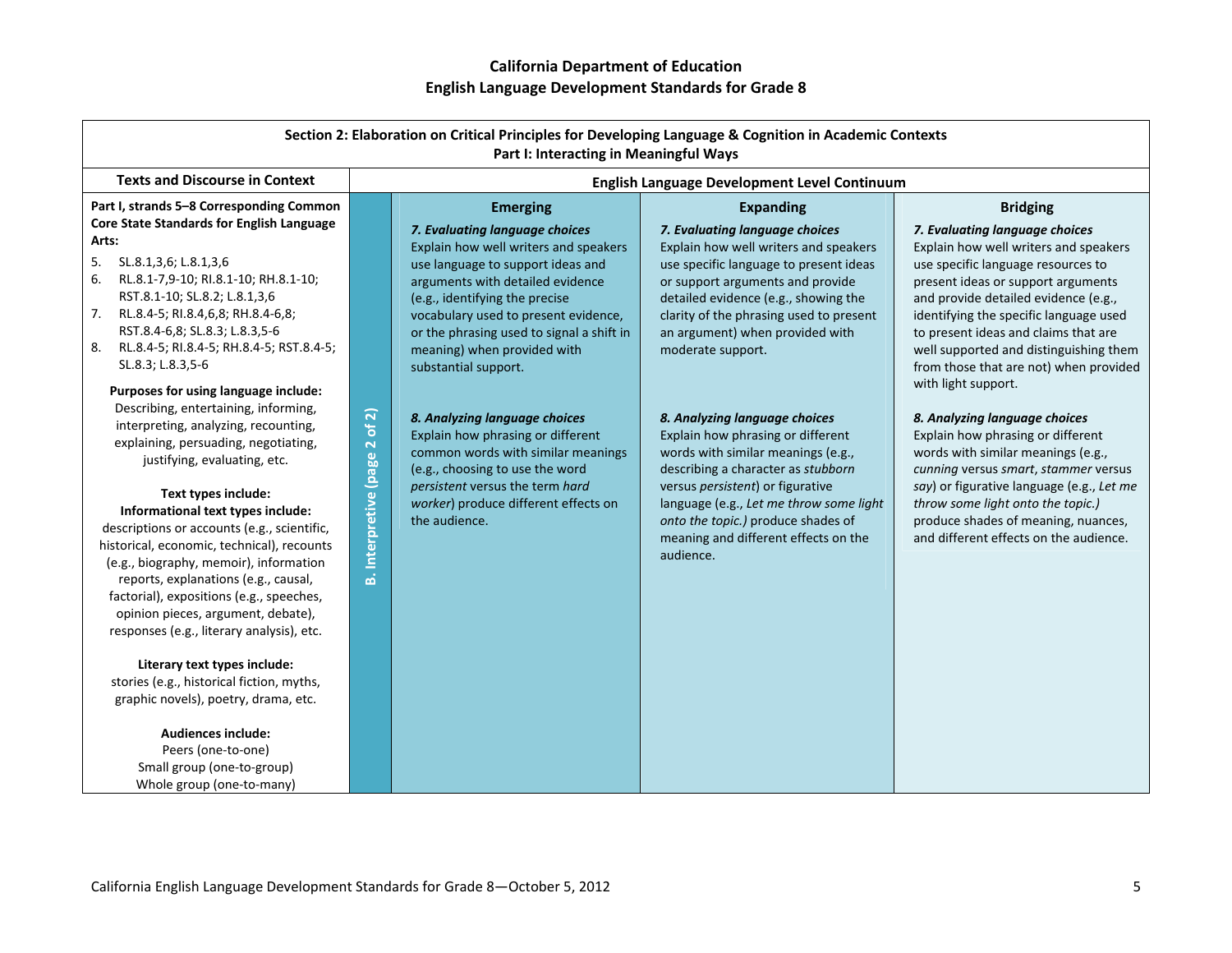# **California Department of Education**

**English Language Development Standards for Grade 8**

| Section 2: Elaboration on Critical Principles for Developing Language & Cognition in Academic Contexts<br>Part I: Interacting in Meaningful Ways                                                                                                                                                                   |                               |                                                                                                                                                                                                                            |                                                                                                                                                                                                                                                                    |                                                                                                                                                                                                                                                                                                                               |
|--------------------------------------------------------------------------------------------------------------------------------------------------------------------------------------------------------------------------------------------------------------------------------------------------------------------|-------------------------------|----------------------------------------------------------------------------------------------------------------------------------------------------------------------------------------------------------------------------|--------------------------------------------------------------------------------------------------------------------------------------------------------------------------------------------------------------------------------------------------------------------|-------------------------------------------------------------------------------------------------------------------------------------------------------------------------------------------------------------------------------------------------------------------------------------------------------------------------------|
| <b>Texts and Discourse in Context</b>                                                                                                                                                                                                                                                                              |                               |                                                                                                                                                                                                                            | English Language Development Level Continuum                                                                                                                                                                                                                       |                                                                                                                                                                                                                                                                                                                               |
| Part I, strands 9-12 Corresponding<br><b>Common Core State Standards for English</b><br>Language Arts:                                                                                                                                                                                                             |                               | <b>Emerging</b><br>9. Presenting<br>Plan and deliver brief informative oral                                                                                                                                                | <b>Expanding</b><br>9. Presenting<br>Plan and deliver longer oral                                                                                                                                                                                                  | <b>Bridging</b><br>9. Presenting<br>Plan and deliver longer oral                                                                                                                                                                                                                                                              |
| SL.8.4-6; L.8.1,3<br>9.<br>10. W.8.1-10; WHST.8.1-2,4-10; L.8.1-6<br>11. W.8.1,8-9; WHST.8.1,8-9; L.8.1-3,6                                                                                                                                                                                                        |                               | presentations on concrete topics.                                                                                                                                                                                          | presentations on a variety of topics<br>using details and evidence to support<br>ideas.                                                                                                                                                                            | presentations on a variety of concrete<br>and abstract topics using reasoning and<br>evidence to support ideas and using a<br>growing understanding of register.                                                                                                                                                              |
| 12. W.8.4-5; WHST.8.4-5; SL.8.4,6;<br>$L.8.1, 3.5 - 6$<br>Purposes for using language include:<br>Describing, entertaining, informing,<br>interpreting, analyzing, recounting,<br>explaining, persuading, negotiating,<br>justifying, evaluating, etc.<br>Text types include:<br>Informational text types include: |                               | 10. Writing<br>a) Write short literary and<br>informational texts (e.g., an argument<br>about whether the government<br>should fund research using stem cells)<br>collaboratively (e.g., with peers) and<br>independently. | 10. Writing<br>a) Write longer literary and<br>informational texts (e.g., an argument<br>about whether the government should<br>fund research using stem cells)<br>collaboratively (e.g., with peers) and<br>independently using appropriate text<br>organization. | 10. Writing<br>a) Write longer and more detailed<br>literary and informational texts (e.g., an<br>argument about whether the<br>government should fund research using<br>stem cells) collaboratively (e.g., with<br>peers) and independently using<br>appropriate text organization and<br>growing understanding of register. |
| descriptions or accounts (e.g., scientific,<br>historical, economic, technical), recounts<br>(e.g., biography, memoir), information<br>reports, explanations (e.g., causal,<br>factorial), expositions (e.g., speeches,<br>opinion pieces, argument, debate),<br>responses (e.g., literary analysis), etc.         | Productive (page 1 of 2)<br>ن | b) Write brief summaries of texts and<br>experiences using complete sentences<br>and key words (e.g., from notes or<br>graphic organizers).                                                                                | b) Write increasingly concise<br>summaries of texts and experiences<br>using complete sentences and key<br>words (e.g., from notes or graphic<br>organizers).                                                                                                      | b) Write clear and coherent summaries<br>of texts and experiences using<br>complete and concise sentences and<br>key words (e.g., from notes or graphic<br>organizers).                                                                                                                                                       |
| Literary text types include:<br>stories (e.g., historical fiction, myths,<br>graphic novels), poetry, drama, etc.<br><b>Audiences include:</b><br>Peers (one-to-one)                                                                                                                                               |                               | 11. Justifying/arguing<br>a) Justify opinions by providing some<br>textual evidence or relevant<br>background knowledge with<br>substantial support.                                                                       | 11. Justifying/arguing<br>a) Justify opinions or persuade others<br>by providing relevant textual evidence<br>or relevant background knowledge<br>with moderate support.                                                                                           | 11. Justifying/arguing<br>a) Justify opinions or persuade others<br>by providing detailed and relevant<br>textual evidence or relevant<br>background knowledge with light<br>support.                                                                                                                                         |
| Small group (one-to-group)<br>Whole group (one-to-many)                                                                                                                                                                                                                                                            |                               | b) Express attitude and opinions or<br>temper statements with familiar<br>modal expressions (e.g., can, may).                                                                                                              | b) Express attitude and opinions or<br>temper statements with a variety of<br>familiar modal expressions (e.g.,<br>possibly/likely, could/would).                                                                                                                  | b) Express attitude and opinions or<br>temper statements with nuanced<br>modal expressions (e.g.,<br>potentially/certainly/absolutely,<br>should/might).                                                                                                                                                                      |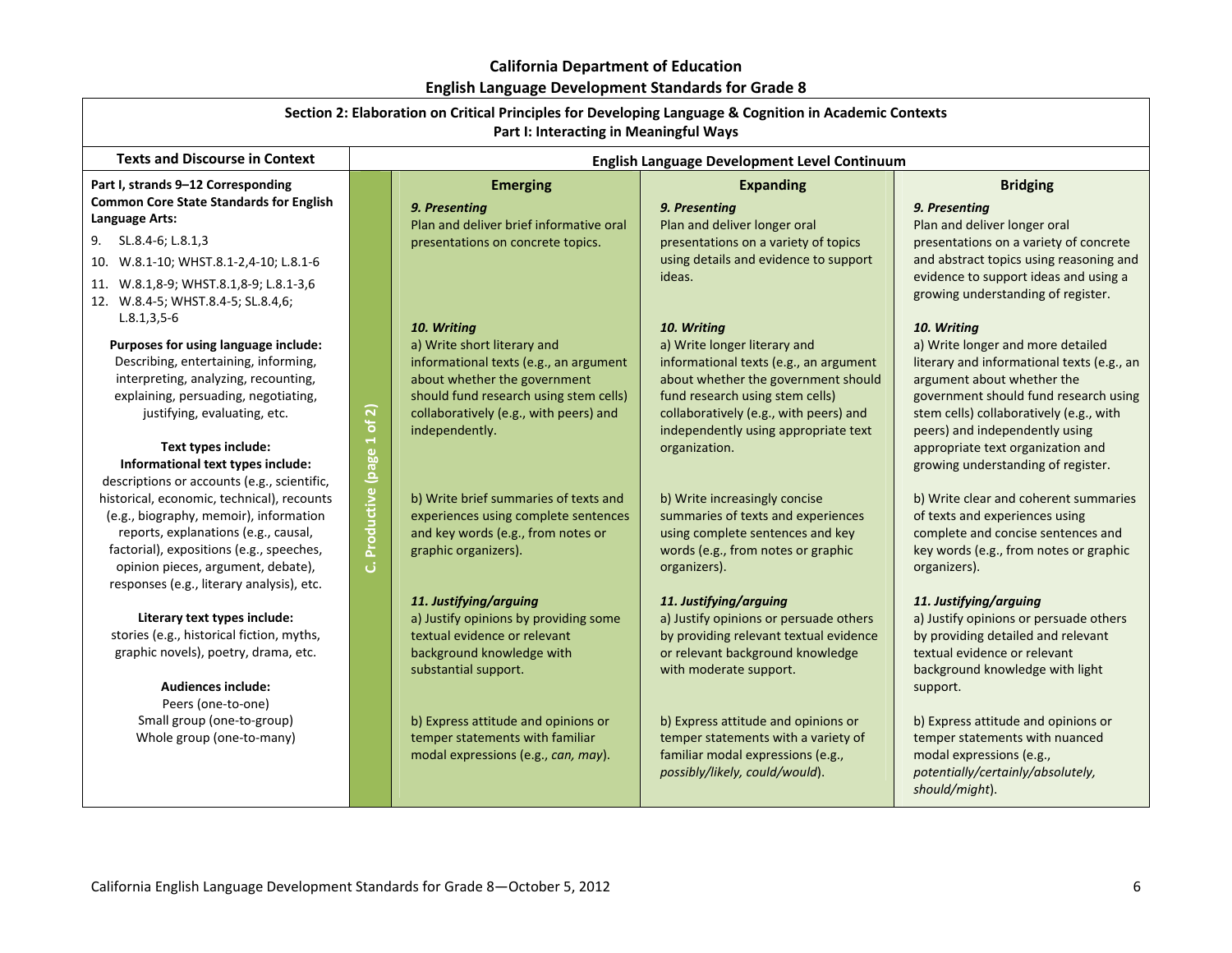| Section 2: Elaboration on Critical Principles for Developing Language & Cognition in Academic Contexts<br>Part I: Interacting in Meaningful Ways                                                                                                                                                                                                                                |                         |                                                                                                                                                                    |                                                                                                                                                                                                                                               |                                                                                                                                                                                                                                             |
|---------------------------------------------------------------------------------------------------------------------------------------------------------------------------------------------------------------------------------------------------------------------------------------------------------------------------------------------------------------------------------|-------------------------|--------------------------------------------------------------------------------------------------------------------------------------------------------------------|-----------------------------------------------------------------------------------------------------------------------------------------------------------------------------------------------------------------------------------------------|---------------------------------------------------------------------------------------------------------------------------------------------------------------------------------------------------------------------------------------------|
| <b>Texts and Discourse in Context</b>                                                                                                                                                                                                                                                                                                                                           |                         |                                                                                                                                                                    | English Language Development Level Continuum                                                                                                                                                                                                  |                                                                                                                                                                                                                                             |
| Part I, strands 9-12 Corresponding<br><b>Common Core State Standards for English</b><br>Language Arts:                                                                                                                                                                                                                                                                          |                         | <b>Emerging</b><br>12. Selecting language resources<br>a) Use a select number of general                                                                           | <b>Expanding</b><br>12. Selecting language resources<br>a) Use a growing set of academic words                                                                                                                                                | <b>Bridging</b><br>12. Selecting language resources<br>a) Use an expanded set of general                                                                                                                                                    |
| 9. SL.8.4-6; L.8.1,3<br>10. W.8.1-10; WHST.8.1-2,4-10; L.8.1-6<br>11. W.8.1,8-9; WHST.8.1,8-9; L.8.1-3,6<br>12. W.8.4-5; WHST.8.4-5; SL.8.4,6;<br>$L.8.1, 3, 5-6$                                                                                                                                                                                                               |                         | academic words (e.g., specific,<br>contrast) and domain-specific words<br>(e.g., scene, cell, fraction) to create<br>some precision while speaking and<br>writing. | (e.g., specific, contrast, significant,<br>function), domain-specific words (e.g.,<br>scene, irony, suspense, analogy, cell<br>membrane, fraction), synonyms, and<br>antonyms to create precision and<br>shades of meaning while speaking and | academic words (e.g., specific, contrast,<br>significant, function, adequate,<br>analysis), domain-specific words (e.g.,<br>scene, irony, suspense, analogy, cell<br>membrane, fraction), synonyms,<br>antonyms, and figurative language to |
| Purposes for using language include:<br>Describing, entertaining, informing,<br>interpreting, analyzing, recounting,<br>explaining, persuading, negotiating,<br>justifying, evaluating, etc.<br>Text types include:                                                                                                                                                             | of 2)                   | b) Use knowledge of morphology to<br>appropriately select affixes in basic<br>ways (e.g., She likes X. He walked to<br>school.).                                   | writing.<br>b) Use knowledge of morphology to<br>appropriately select affixes in a<br>growing number of ways to manipulate<br>language (e.g., She likes walking to                                                                            | create precision and shades of meaning<br>while speaking and writing.<br>b) Use knowledge of morphology to<br>appropriately select affixes in a variety<br>of ways to manipulate language (e.g.,<br>changing destroy -> destruction,        |
| Informational text types include:<br>descriptions or accounts (e.g., scientific,<br>historical, economic, technical), recounts<br>(e.g., biography, memoir), information<br>reports, explanations (e.g., causal,<br>factorial), expositions (e.g., speeches,<br>opinion pieces, argument, debate),<br>responses (e.g., literary analysis), etc.<br>Literary text types include: | Productive (page 2<br>ن |                                                                                                                                                                    | school. That's impossible.).                                                                                                                                                                                                                  | probably -> probability, reluctant -><br>reluctantly).                                                                                                                                                                                      |
| stories (e.g., historical fiction, myths,<br>graphic novels), poetry, drama, etc.<br>Audiences include:<br>Peers (one-to-one)<br>Small group (one-to-group)<br>Whole group (one-to-many)                                                                                                                                                                                        |                         |                                                                                                                                                                    |                                                                                                                                                                                                                                               |                                                                                                                                                                                                                                             |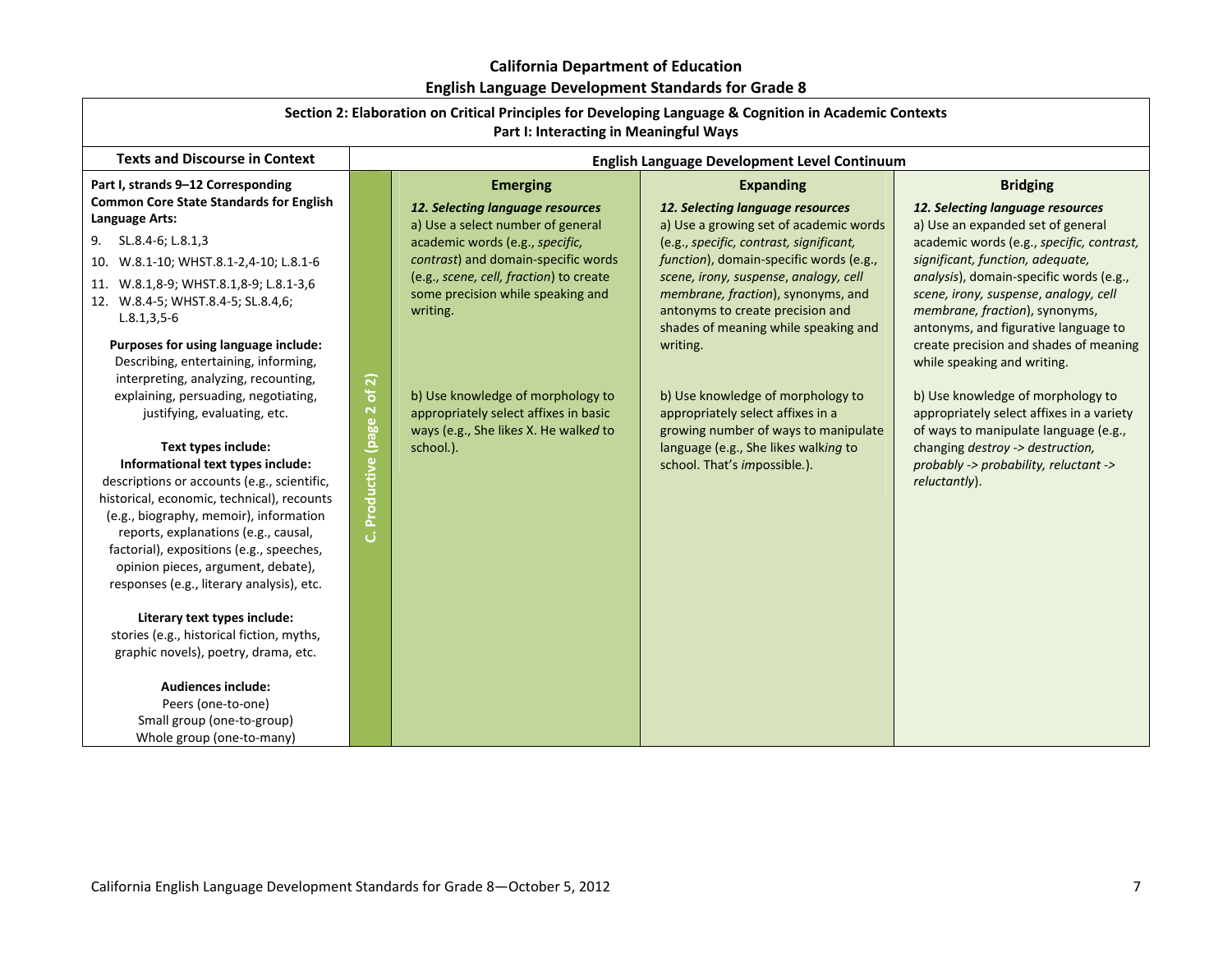| Section 2: Elaboration on Critical Principles for Developing Language & Cognition in Academic Contexts<br>Part II: Learning About How English Works                                                                                                                                                                                                                                                                                                                                                                                                                                                                                                                                                                                                                                                                                                                                                                                                                                                                                                                                                                        |                                                   |                                                                                                                                                                                                                                                                                                                                                                                                                                                                                                                                                                                                                                                                                                                                                                                 |                                                                                                                                                                                                                                                                                                                                                                                                                                                                                                                                                                                                                                                                                                                                                                                                                                                                                                                                                                                                                                         |                                                                                                                                                                                                                                                                                                                                                                                                                                                                                                                                                                                                                                                                                                                                                                                                                                                                                                                                                                                                                                                      |
|----------------------------------------------------------------------------------------------------------------------------------------------------------------------------------------------------------------------------------------------------------------------------------------------------------------------------------------------------------------------------------------------------------------------------------------------------------------------------------------------------------------------------------------------------------------------------------------------------------------------------------------------------------------------------------------------------------------------------------------------------------------------------------------------------------------------------------------------------------------------------------------------------------------------------------------------------------------------------------------------------------------------------------------------------------------------------------------------------------------------------|---------------------------------------------------|---------------------------------------------------------------------------------------------------------------------------------------------------------------------------------------------------------------------------------------------------------------------------------------------------------------------------------------------------------------------------------------------------------------------------------------------------------------------------------------------------------------------------------------------------------------------------------------------------------------------------------------------------------------------------------------------------------------------------------------------------------------------------------|-----------------------------------------------------------------------------------------------------------------------------------------------------------------------------------------------------------------------------------------------------------------------------------------------------------------------------------------------------------------------------------------------------------------------------------------------------------------------------------------------------------------------------------------------------------------------------------------------------------------------------------------------------------------------------------------------------------------------------------------------------------------------------------------------------------------------------------------------------------------------------------------------------------------------------------------------------------------------------------------------------------------------------------------|------------------------------------------------------------------------------------------------------------------------------------------------------------------------------------------------------------------------------------------------------------------------------------------------------------------------------------------------------------------------------------------------------------------------------------------------------------------------------------------------------------------------------------------------------------------------------------------------------------------------------------------------------------------------------------------------------------------------------------------------------------------------------------------------------------------------------------------------------------------------------------------------------------------------------------------------------------------------------------------------------------------------------------------------------|
| <b>Texts and Discourse in Context</b>                                                                                                                                                                                                                                                                                                                                                                                                                                                                                                                                                                                                                                                                                                                                                                                                                                                                                                                                                                                                                                                                                      |                                                   | English Language Development Level Continuum                                                                                                                                                                                                                                                                                                                                                                                                                                                                                                                                                                                                                                                                                                                                    |                                                                                                                                                                                                                                                                                                                                                                                                                                                                                                                                                                                                                                                                                                                                                                                                                                                                                                                                                                                                                                         |                                                                                                                                                                                                                                                                                                                                                                                                                                                                                                                                                                                                                                                                                                                                                                                                                                                                                                                                                                                                                                                      |
| Part II, strands 1-2 Corresponding<br><b>Common Core State Standards for English</b><br>Language Arts:<br><b>California Common Core Standards:</b><br>1. RL.8.5; RI.8.5; RH.8.5; RST.8.5;<br>W.8.1-5,10; WHST.8.1-2,4-5,10; SL.8.4<br>2. RI.8.5; RH.8.5; RST.8.5; W.8.1-5,10;<br>WHST.8.1-2,4-5,10; L.8.1,3-6<br>Purposes for using language include:<br>Describing, entertaining, informing,<br>interpreting, analyzing, recounting,<br>explaining, persuading, negotiating,<br>justifying, evaluating, etc.<br>Text types include:<br>Informational text types include:<br>descriptions or accounts (e.g., scientific,<br>historical, economic, technical), recounts<br>(e.g., biography, memoir), information<br>reports, explanations (e.g., causal,<br>factorial), expositions (e.g., speeches,<br>opinion pieces, argument, debate),<br>responses (e.g., literary analysis), etc.<br>Literary text types include:<br>stories (e.g., historical fiction, myths,<br>graphic novels), poetry, drama, etc.<br><b>Audiences include:</b><br>Peers (one-to-one)<br>Small group (one-to-group)<br>Whole group (one-to-many) | <b>Cohesive Texts</b><br><b>Structuring</b><br>दं | <b>Emerging</b><br>1. Understanding text structure<br>Apply understanding of how different<br>text types are organized to express<br>ideas (e.g., how narratives are<br>organized sequentially) to<br>comprehending texts and to writing<br>brief arguments, informative/<br>explanatory texts and narratives.<br>2. Understanding cohesion<br>a) Apply knowledge of familiar<br>language resources for referring to<br>make texts more cohesive (e.g., how<br>pronouns refer back to nouns in text)<br>to comprehending and writing brief<br>texts.<br>b) Apply basic understanding of how<br>ideas, events, or reasons are linked<br>throughout a text using everyday<br>connecting words or phrases (e.g., at<br>the end, next) to comprehending and<br>writing brief texts. | <b>Expanding</b><br>1. Understanding text structure<br>Apply understanding of the<br>organizational features of different text<br>types (e.g., how narratives are<br>organized by an event sequence that<br>unfolds naturally versus how<br>arguments are organized around<br>reasons and evidence) to<br>comprehending texts and to writing<br>increasingly clear and coherent<br>arguments, informative/explanatory<br>texts and narratives.<br>2. Understanding cohesion<br>a) Apply knowledge of familiar<br>language resources for referring to<br>make texts more cohesive (e.g., how<br>pronouns refer back to nouns in text,<br>how using synonyms helps avoid<br>repetition) to comprehending and<br>writing texts with increasing cohesion.<br>b) Apply growing understanding of how<br>ideas, events, or reasons are linked<br>throughout a text using a variety of<br>connecting words or phrases (e.g., for<br>example, as a result, on the other hand)<br>to comprehending and writing texts<br>with increasing cohesion. | <b>Bridging</b><br>1. Understanding text structure<br>Apply understanding of the<br>organizational structure of different<br>text types (e.g., how narratives are<br>organized by an event sequence that<br>unfolds naturally versus how<br>arguments are organized around<br>reasons and evidence) to<br>comprehending texts and to writing<br>clear and cohesive arguments,<br>informative/explanatory texts and<br>narratives.<br>2. Understanding cohesion<br>a) Apply knowledge of familiar<br>language resources for referring to<br>make texts more cohesive (e.g., how<br>pronouns, synonyms, or<br>nominalizations are used to refer<br>backward in a text) to comprehending<br>texts and writing cohesive texts.<br>b) Apply increasing understanding of<br>how ideas, events, or reasons are<br>linked throughout a text using an<br>increasing variety of academic<br>connecting and transitional words or<br>phrases (e.g., for instance, in addition,<br>consequently) to comprehending and<br>writing texts with increasing cohesion. |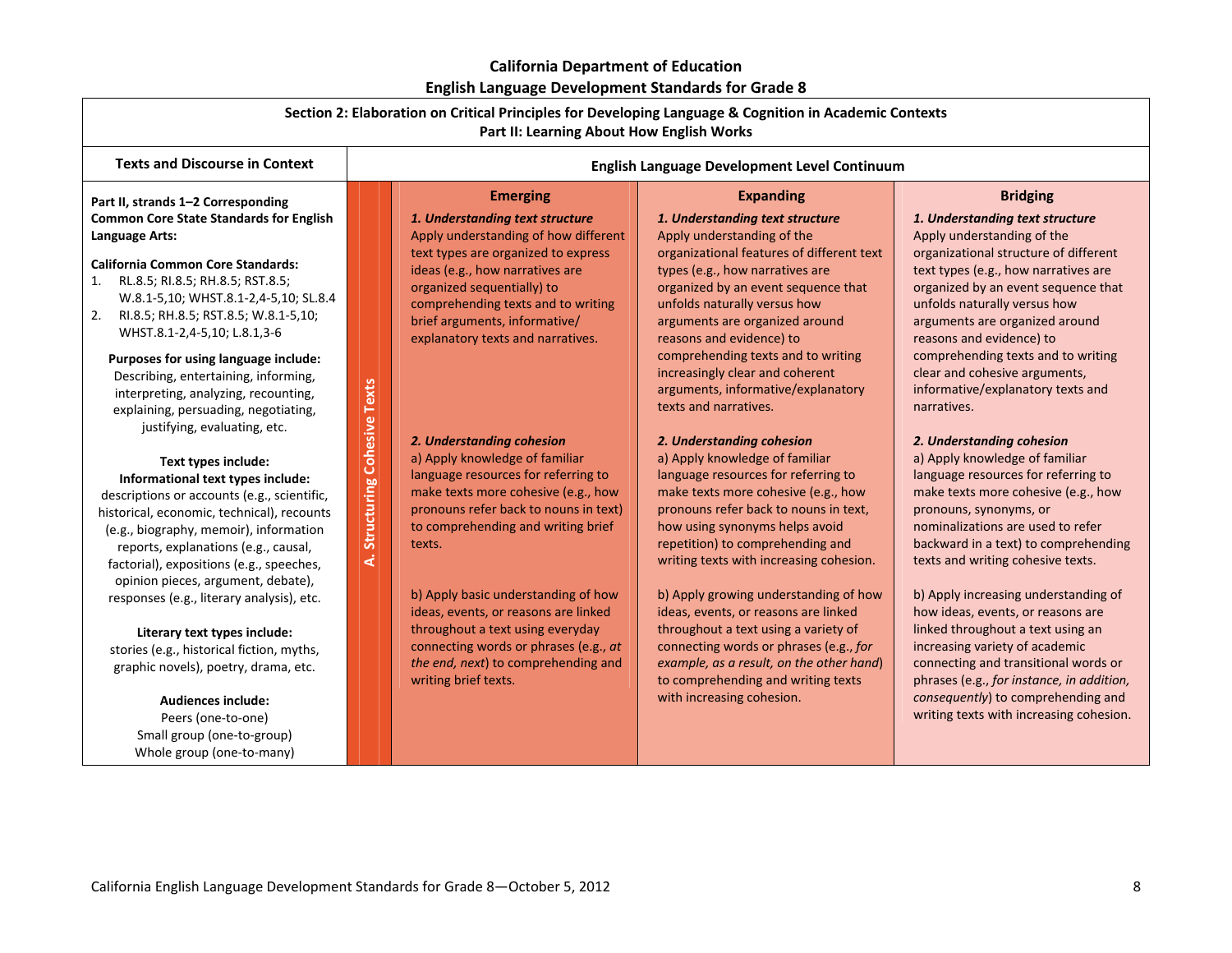| Section 2: Elaboration on Critical Principles for Developing Language & Cognition in Academic Contexts<br>Part II: Learning About How English Works                                                                                                                                                                                                                                                                                                                                                                                                                                                       |                                               |                                                                                                                                                                                                                                                                                                                                                                                                                                                                         |                                                                                                                                                                                                                                                                                                                                                                                                                                                                                            |                                                                                                                                                                                                                                                                                                                                                                                                                                                                                                                                                        |
|-----------------------------------------------------------------------------------------------------------------------------------------------------------------------------------------------------------------------------------------------------------------------------------------------------------------------------------------------------------------------------------------------------------------------------------------------------------------------------------------------------------------------------------------------------------------------------------------------------------|-----------------------------------------------|-------------------------------------------------------------------------------------------------------------------------------------------------------------------------------------------------------------------------------------------------------------------------------------------------------------------------------------------------------------------------------------------------------------------------------------------------------------------------|--------------------------------------------------------------------------------------------------------------------------------------------------------------------------------------------------------------------------------------------------------------------------------------------------------------------------------------------------------------------------------------------------------------------------------------------------------------------------------------------|--------------------------------------------------------------------------------------------------------------------------------------------------------------------------------------------------------------------------------------------------------------------------------------------------------------------------------------------------------------------------------------------------------------------------------------------------------------------------------------------------------------------------------------------------------|
| <b>Texts and Discourse in Context</b>                                                                                                                                                                                                                                                                                                                                                                                                                                                                                                                                                                     |                                               |                                                                                                                                                                                                                                                                                                                                                                                                                                                                         | English Language Development Level Continuum                                                                                                                                                                                                                                                                                                                                                                                                                                               |                                                                                                                                                                                                                                                                                                                                                                                                                                                                                                                                                        |
| Part II, strands 3-5 Corresponding<br><b>Common Core State Standards for English</b><br>Language Arts:<br>W.8.5; WHST.8.5; SL.8.6; L.8.1,3-6<br>3.<br>W.8.5; WHST.8.5; SL.8.6; L.8.1,3-6<br>4.<br>W.8.4-5; WHST.8.4-5; SL.8.6; L.8.1,3-6<br>5.<br>Purposes for using language include:<br>Describing, entertaining, informing,<br>interpreting, analyzing, recounting,<br>explaining, persuading, negotiating,<br>justifying, evaluating, etc.                                                                                                                                                            |                                               | <b>Emerging</b><br>3. Using verbs and verb phrases<br>Use a variety of verbs in different<br>tenses (e.g., present, past, future) and<br>aspects (e.g., simple, progressive)<br>appropriate for the text type and<br>discipline (e.g., simple past and past<br>progressive for recounting an<br>experience) on familiar topics.                                                                                                                                         | <b>Expanding</b><br>3. Using verbs and verb phrases<br>Use a variety of verbs in different<br>tenses (e.g., present, past, future) and<br>aspects (e.g., simple, progressive,<br>perfect) appropriate for the task, text<br>type, and discipline (e.g., the present<br>perfect to describe previously made<br>claims or conclusions) on an increasing<br>variety of topics.                                                                                                                | <b>Bridging</b><br>3. Using verbs and verb phrases<br>Use a variety of verbs in different tenses<br>(e.g., present, past, future), aspects<br>(e.g., simple, progressive, perfect),<br>voices (active and passive), and moods<br>(e.g., declarative, interrogative,<br>subjunctive) appropriate for the task,<br>text type, and discipline (e.g., the<br>passive voice in simple past to describe<br>the methods of a scientific experiment)<br>on a variety of topics.                                                                                |
| Text types include:<br>Informational text types include:<br>descriptions or accounts (e.g., scientific,<br>historical, economic, technical), recounts<br>(e.g., biography, memoir), information<br>reports, explanations (e.g., causal,<br>factorial), expositions (e.g., speeches,<br>opinion pieces, argument, debate),<br>responses (e.g., literary analysis), etc.<br>Literary text types include:<br>stories (e.g., historical fiction, myths,<br>graphic novels), poetry, drama, etc.<br><b>Audiences include:</b><br>Peers (one-to-one)<br>Small group (one-to-group)<br>Whole group (one-to-many) | Expanding & Enriching Ideas<br>$\vec{\omega}$ | 4. Using nouns and noun phrases<br>Expand noun phrases in basic ways<br>(e.g., adding a sensory adjective to a<br>noun) in order to enrich the meaning<br>of sentences and add details about<br>ideas, people, things, etc.<br>5. Modifying to add details<br>Expand sentences with simple<br>adverbials (e.g., adverbs, adverb<br>phrases, prepositional phrases) to<br>provide details (e.g., time, manner,<br>place, cause) about a familiar activity<br>or process. | 4. Using nouns and noun phrases<br>Expand noun phrases in a growing<br>number of ways (e.g., adding<br>prepositional or adjective phrases) in<br>order to enrich the meaning of<br>sentences and add details about ideas,<br>people, things, etc.<br>5. Modifying to add details<br>Expand sentences with adverbials (e.g.,<br>adverbs, adverb phrases, prepositional<br>phrases) to provide details (e.g., time,<br>manner, place, cause) about a familiar<br>or new activity or process. | 4. Using nouns and noun phrases<br>Expand noun phrases in an increasing<br>variety of ways (e.g., embedding relative<br>or complement clauses) in order to<br>enrich the meaning of sentences and<br>add details about ideas, people, things,<br>etc.<br>5. Modifying to add details<br>Expand sentences with increasingly<br>complex adverbials (e.g., adverbs,<br>adverb phrases and clauses,<br>prepositional phrases) to provide details<br>(e.g., time, manner, place, cause) about<br>a variety of familiar and new activities<br>and processes. |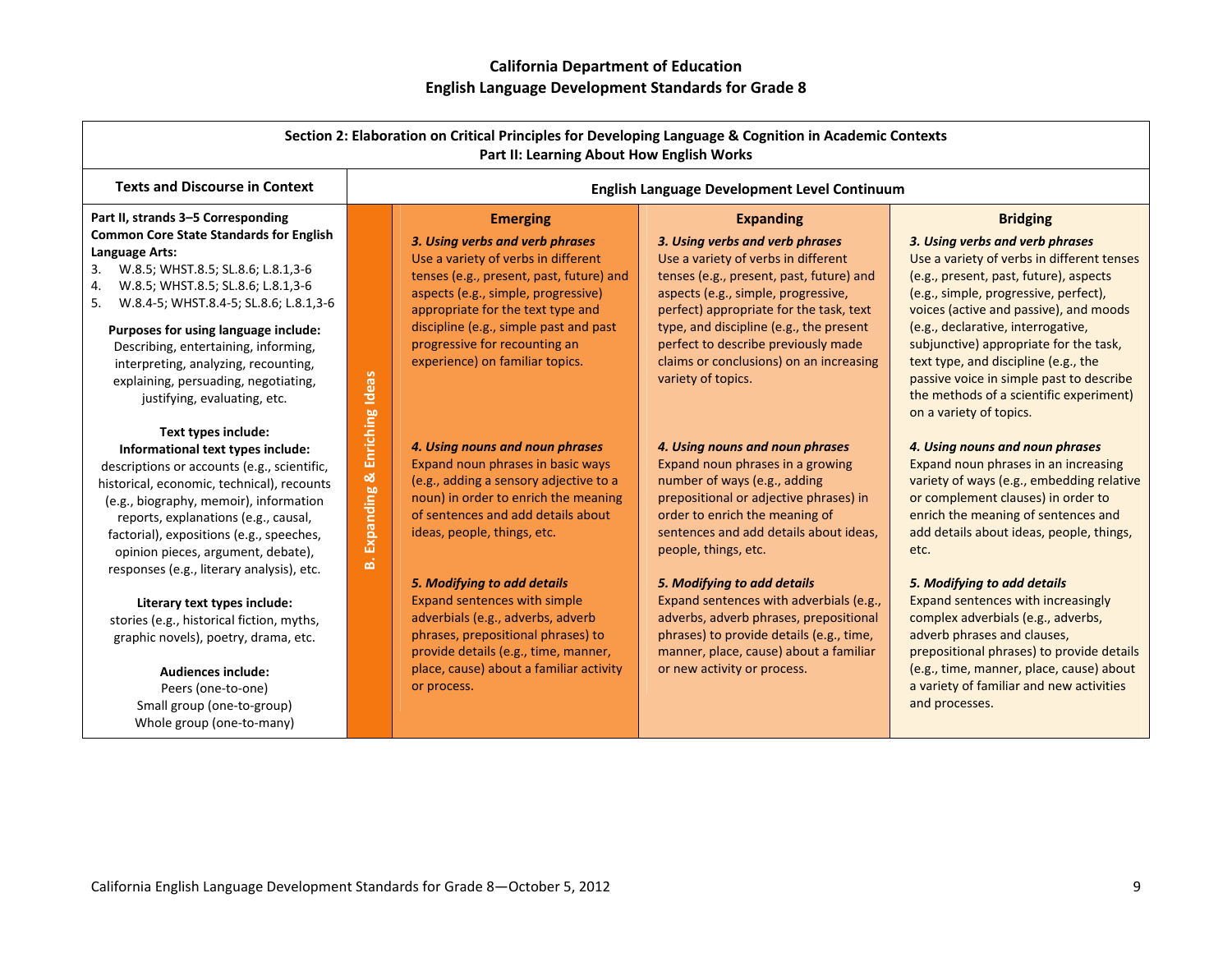| Section 2: Elaboration on Critical Principles for Developing Language & Cognition in Academic Contexts<br>Part II: Learning About How English Works                                                                                                                                                                                                                                                                                                                                                                                                   |                   |                                                                                                                                                                                                                                                                                                                                                                                      |                                                                                                                                                                                                                                                                                                                                                                                                                                                                  |                                                                                                                                                                                                                                                                                                                                                                                                                                                                                                                                                            |
|-------------------------------------------------------------------------------------------------------------------------------------------------------------------------------------------------------------------------------------------------------------------------------------------------------------------------------------------------------------------------------------------------------------------------------------------------------------------------------------------------------------------------------------------------------|-------------------|--------------------------------------------------------------------------------------------------------------------------------------------------------------------------------------------------------------------------------------------------------------------------------------------------------------------------------------------------------------------------------------|------------------------------------------------------------------------------------------------------------------------------------------------------------------------------------------------------------------------------------------------------------------------------------------------------------------------------------------------------------------------------------------------------------------------------------------------------------------|------------------------------------------------------------------------------------------------------------------------------------------------------------------------------------------------------------------------------------------------------------------------------------------------------------------------------------------------------------------------------------------------------------------------------------------------------------------------------------------------------------------------------------------------------------|
| <b>Texts and Discourse in Context</b>                                                                                                                                                                                                                                                                                                                                                                                                                                                                                                                 |                   |                                                                                                                                                                                                                                                                                                                                                                                      | English Language Development Level Continuum                                                                                                                                                                                                                                                                                                                                                                                                                     |                                                                                                                                                                                                                                                                                                                                                                                                                                                                                                                                                            |
| Part II, strands 6-7 Corresponding<br><b>Common Core State Standards for English</b><br>Language Arts:<br>6. W.8.1-5; WHST.8.1-2,4-5; SL.8.4,6;<br>$L.8.1, 3-6$<br>7. W.8.1-5; WHST.8.1-2,4-5; SL.8.4,6;<br>$L.8.1, 3-6$<br>Purposes for using language include:<br>Describing, entertaining, informing,<br>interpreting, analyzing, recounting,<br>explaining, persuading, negotiating,<br>justifying, evaluating, etc.<br>Text types include:                                                                                                       | Condensing Ideas  | <b>Emerging</b><br><b>6. Connecting ideas</b><br>Combine clauses in a few basic ways<br>to make connections between and<br>join ideas (e.g., creating compound<br>sentences using and, but, so; creating<br>complex sentences using because).                                                                                                                                        | <b>Expanding</b><br><b>6. Connecting ideas</b><br>Combine clauses in an increasing<br>variety of ways (e.g., creating<br>compound and complex sentences) to<br>make connections between and join<br>ideas, for example, to express a<br>reason (e.g., He stayed at home on<br>Sunday to study for Monday's exam.)<br>or to make a concession (e.g., She<br>studied all night even though she<br>wasn't feeling well.).                                           | <b>Bridging</b><br><b>6. Connecting ideas</b><br>Combine clauses in a wide variety of<br>ways (e.g., creating compound and<br>complex sentences, and compound-<br>complex sentences) to make connections<br>between and join ideas, for example, to<br>show the relationship between multiple<br>events or ideas (e.g., After eating lunch,<br>the students worked in groups while<br>their teacher walked around the room.)<br>or to evaluate an argument (e.g., The<br>author claims X, although there is a lack<br>of evidence to support this claim.). |
| Informational text types include:<br>descriptions or accounts (e.g., scientific,<br>historical, economic, technical), recounts<br>(e.g., biography, memoir), information<br>reports, explanations (e.g., causal,<br>factorial), expositions (e.g., speeches,<br>opinion pieces, argument, debate),<br>responses (e.g., literary analysis), etc.<br>Literary text types include:<br>stories (e.g., historical fiction, myths,<br>graphic novels), poetry, drama, etc.<br><b>Audiences include:</b><br>Peers (one-to-one)<br>Small group (one-to-group) | Connecting &<br>ن | 7. Condensing ideas<br>Condense ideas in simple ways (e.g.,<br>by compounding verbs, adding<br>prepositional phrases, or through<br>simple embedded clauses or other<br>ways of condensing as in, This is a<br>story about a girl. The girl changed<br>the world. $\rightarrow$ This is a story about a<br>girl who changed the world.) to create<br>precise and detailed sentences. | 7. Condensing ideas<br>Condense ideas in an increasing<br>variety of ways (e.g., through various<br>types of embedded clauses and other<br>ways of condensing, as in, Organic<br>vegetables are food. They're made<br>without chemical fertilizers. They're<br>made without chemical insecticides.<br>$\rightarrow$ Organic vegetables are foods that<br>are made without chemical fertilizers<br>or insecticides.) to create precise and<br>detailed sentences. | 7. Condensing ideas<br>Condense ideas in a variety of ways (e.g.,<br>through various types of embedded<br>clauses, ways of condensing, and<br>nominalization as in, They destroyed the<br>rainforest. Lots of animals <i>died</i> . $\rightarrow$ The<br>destruction of the rainforest led to the<br>death of many animals.) to create<br>precise and detailed sentences.                                                                                                                                                                                  |

Whole group (one‐to‐many)